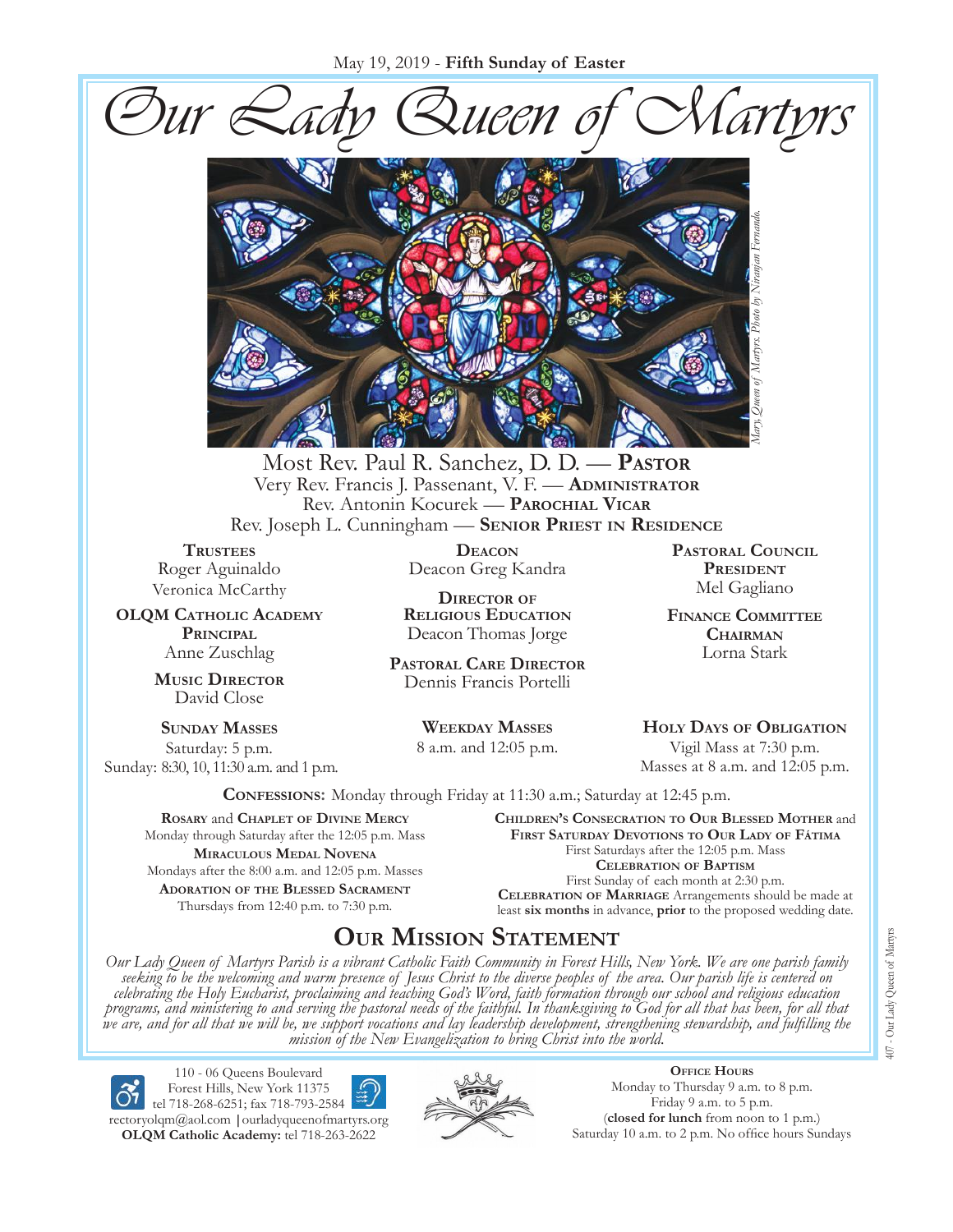## **Masses for the Week**

*Saturday, May 18*  **Saint John I 8 a.m.** Joseph Fabian **12:05 p.m***.* Ingrid Zaiden **5 p.m.** Stephen Livecchi

*Sunday, May 19*  **10 a.m. Family Mass celebrated for the parishioners of Our Lady Queen of Martyrs** *Children's Liturgy of the Word* 

*Monday, May 20*  **Saint Bernardine of Siena 8 a.m.** Patrick James Flannery **12:05 p.m.** Patrick James Flannery [anniversary]

*Tuesday, May 21*  **Saint Christopher Magallanes and Companions 8 a.m.** Philip Roth **12:05 p.m***.* Patrick J. Flannery

> *Wednesday, May 22*  **Saint Rita of Cascia 8 a.m.** Deceased members of the Munoz and Vargas families **12:05 p.m***.* Dominic DiNapoli

*Thursday, May 23*  **8 a.m.** Donna Cospito **12:05 p.m.** Jonathan Narain

*Friday, May 24*  **8 a.m.** Felice Pacchiano **12:05 p.m***.* Efran A. Fule

*Saturday, May 25*  **Saint Bede the Venerable 8 a.m.** Cesar Pupiales **12:05 p.m***.* Clarence (Larry) Nassauer **5 p.m.** John and Gerda Danies

# **Remember Our Sick**

Blanche Aeppli, Svetiana Abramova, Alexander Berardino, Mark Bradley, Luis Fernando Cardenas, Augustine Cisneros, Maria Comacho, Mary Ann Cornell, Irene Cucurella, Tracy Cuva, Joan Donnelly, Norman Doucette, Baby Luka Dudashvili, Lidia Flores, Daniel Garcia Sr., Anne Gorin, Stephanie Feldman, Alice Fromer, Gaye Fruscione, Pat Gmerek, Alex Guttierez, Ann Harding, Sean Harrison, Robert Heyer, René Hojilla, Henry Johnson, Lynne Keeley, Jacqueline Lisandrelli, Liz Maryon, Artur Mavashev, Louie Mavashev, Marina Mavashev, Veronica Nissan, Richard O'Keeffe, Connie Panaralla, Clara Patoff, Grace Plank, Maureen Piatt, Nancy Piotrowski, Veronica Pulanski, Nora Radocea, Scott Salbo, Dr. Anthony Sarro, Scaturro family, Steven Strumpf, Chris Townley, Gail Whelan, Brittany Zaita—**and all parishioners currently in nursing homes, hospitals or confined to their homes**

# **Main Events of the Week**

*Sunday, May 19*  **4 p.m.,** *church:* **Spring Concert with Oratorio Society of Queens** *(tickets available at door)*

*Monday, May 20*  **7 p.m.,** *rectory:* **Bereavement Support Group meeting**

> *Tuesday, May 21*  **7:30 p.m.,** *choir loft:* **Choir Rehearsal**

*Wednesday, May 22*  **3 p.m.,** *Queens Community House (108-25 62nd Drive):*  **Setup for Evening Food Pantry** *(monthly volunteer opportunity; see p. 6)*

**Religious Education 3:45**–**5 p.m.:** *levels 1, 2, 3, and 4*  **7**–**8:15 p.m.:** *levels 5, 6, Confirmation, FFO  I*

*Thursday, May 23*  **After 12:05 p.m. Mass,** *church:* **Exposition and Adoration of the Blessed Sacrament**

**7:30 p.m.,** *church:* **Benediction** 

*Friday, May 24*  **6:30**–**9 p.m.,** *McLaughlin Hall:* **MAYO Martyrs Active Youth Organization**

**7:30 p.m.,** *rectory:* **Charismatic Prayer Group meeting**

*Rectory* = *main meeting room (lower level)*

The **Wine and Hosts**  are offered by the **Morales family**

# **Remember Our Deceased**

Maria Aurora Cusido Thelma Demas Robert Johnson

Chhaya Kulkarni Deacon Magloire Marcel Leeanne Phelan

#### **We pray for the men and women of our Armed Forces serving in the U.S. and abroad**

Eric Böhm, Sergio Borrero, Thaddeus Buenaventura, Ricardo Cantillo, Bobby DiTroia, Armando Fellin, Andrew Gonzalez, A. Jay James, William (Will) Klos, Michael Le Floch, Louis Mannino, Jean-Marc Moïse, Brian Quinn, Justin Pabse, Adam Rearick, Rodney Ross, McNeely Royal, Victoria Tissler-Bacca, Charles Torres, Jose J. Vaz, Mollie Rae Whitley, William Youssef, Phillip Whitley, Jeff Zabala. **Please pray for all who risk their lives for our safety, including police, fire, corrections and military personnel.**

**WELCOME! Sound-enhancing assistive listening device** is available if you have trouble hearing during Mass. This technology will make a positive difference. Please visit the sacristy for information. If a disability makes it difficult for you to fully participate at Mass or other activities of our parish, please email our Parish Advocate for Persons with Disabilities, Karen Mongiello, at [disabilities.olqm@gmail.com](mailto:disabilities.olqm@gmail.com), to make your special needs known.



407 - Our Lady Queen of Martyrs

407 - Our Lady Queen of Martyr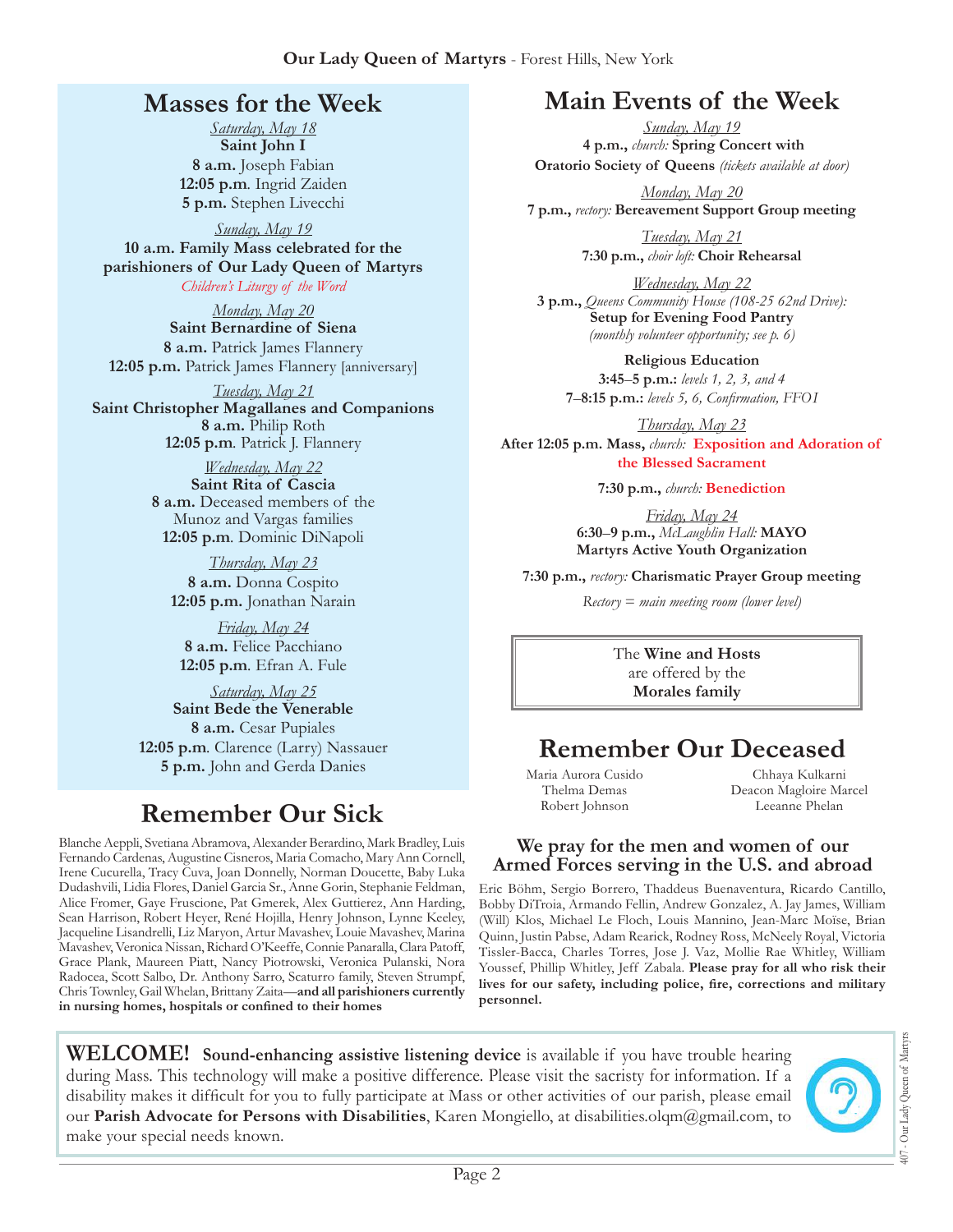## **Sunday Mass Assignments Order of Mass**

### SATURDAY, MAY 18

*5 p.m.* 

*Celebrant:* Father Antonin *Lectors:* Belinda Kotin, Bettyanne McDonough *Leader of Song:* Joe Annese *EMHCs:* Kathy Scapp, Mark Scapp, Yorke Mizelle

#### **SUNDAY, MAY 19**

*8:30 a.m.* 

*Celebrant:* Father Fitzsimmons *Lectors:* David Lee, Gina Warshaw *Leader of Song:* Warren Harding *EMHCs:* Grace Sommero, Octavia Andrade, Theresa Bryant

#### *10 a.m.*

*Celebrant:* Father Fitzsimmons *Lectors:* Regina Faighes, Ray Bendana *Leader of Song:* Warren Harding *Children's Liturgy of the Word:* Edith Kealey *EMHCs:* Patricia Abes, Karen Nassauer, Eileen Corrado

#### *11:30 a.m.*

*Celebrant:* Bishop Sanchez *Lectors:* Irma Cruso, Victoria Moore *Leader of Song:* Paula Rocheleau Hernández *EMHCs:* Aracelly Torres, Johanna Fausto-DiDio, Angela Damone

#### *1 p.m.*

*Celebrant:* Father Antonin *Lectors:* Siobhain Kandra, Marie O'Brien *Leader of Song:* Cheryl Manrique *EMHCs:* Bettyanne McDonough, Eddy Eng, Al Smith *Members of the Altar Server Society at all Sunday Masses*

**Thank you to all those who serve as ushers**

*Note: The church will close at 2 p.m. today for setup for the afternoon Spring Concert.* 

# **Sponsors Requested**

Every year we treat our altar servers to a special day trip to Six Flags. It's a well-deserved outing and lots of fun for them. If you'd like, you can help pay for their annual trip as a way of thanking them for their year-long dedication in serving



at the altar.

Please use one of the special envelopes marked OLQM Altar Server Sponsorship (available near the church doors) to make a contribution! Our many altar servers thank you!

**Fifth Sunday of Easter**  *Cycle C—Choir Mass at 11:30 p.m.* 

**Entrance** *Missal* #166—"At the Lamb's High Feast"

**Mass Parts** Mass of St. Peter and St. Paul *(Schiavone)*

**First Reading** *Missal pgs. 160-161—*Acts of the Apostles 14:21-27

**Responsorial Psalm**—Missal pg. 161

**Second Reading** *Missal pg. 161—*Revelation 21:1-5a

**Gospel** *Missal pgs. 161-162—*John 13:31-33a, 34-35

**Homily**

**Offertory** "God So Loved the World" *(J. Stainer)—Choir Missal #475—*"Christians, Let Us Love One Another"

#### **Communion**

"If a Man Love Me" *(J. Roff)—Choir* "Regina Caelia, Jubila" *(M. Praetorius)*—*Leader of Song Missal #603—*"I Have Loved You"

> **Closing Hymn** *Missal #168*—"Alleluia! Alleluia! Let the Holy Anthem Rise"

## **Second Collections**

›› Today's second collection is for summer repairs. ›› Sunday, May 26, the second collection will be for Pastoral Care. ›› Please use the blue envelope at any time to contribute to the Parish Endowment Fund or, at our Parish Giving portal, select Blue Envelope from the pull-down menu. More at ourladyqueenofmartyrs.org/blue-envelope.

#### **RCIA Invitation Rite of Catholic Initiation for Adults**

RCIA is a journey of faith through the sacraments of Baptism, Eucharist, and Confirmation for those age 18 and older. This ministry helps us to grow our Catholic family year after year. If you know someone who desires to become a Catholic, this program of welcome, prayer, and reflection will help them take the next step. RCIA is also for baptized Catholics needing to complete First Communion or Confirmation. It is our privilege to help you become fully initiated into the Catholic Church. Contact our rectory by email or phone ([rectoryolqm@aol.com](mailto:rectoryolqm@aol.com) or 718-268-6251) and someone will follow up with you.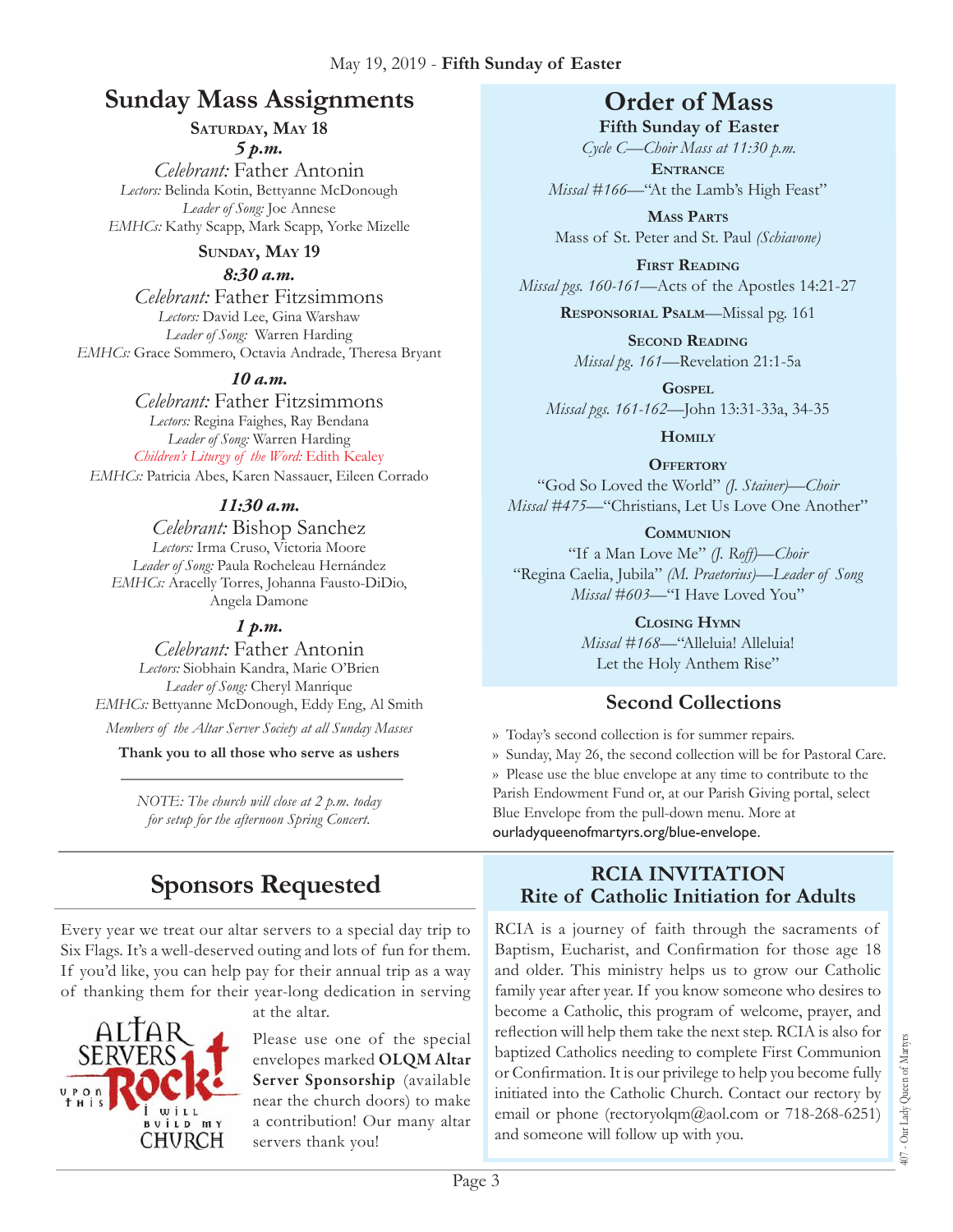

**Sebastian Alfaro Louisa Amestoy Daniel Anderson Isabel Arismendi Abraham Asca Daina Lexi Ballesteros Sofia Barreto Summer Bederman Brandon Borges Brianna Bracetti Landon Buckley Penelope Caceres Tiana Cardoz Sophia Christie Lucas Cobo Dylan Cruz Giuliana D'Alonzo Genna Kate Dela Fuente Gianna Lia Dela Fuente Alexandra Delizo Sebastian Demarchi**

**Jonah Anthony Diaz Lucy Doonan Anastasia Eksarkos Joshua Estrella Margo Euler Claudia Fabella Frederick Gega Sophia Gomez Rose Diane Gorecki Michael Gryzlak Zoe Gschlecht Teaghan Hannafin Isabel Herbert Avery Ilardi Clariana Kelly Anna Krol George Lajcaj Liliana Lajcaj Nicholas Latacela Jacob Laureano Anna Lee**

**Lucas Lee Thomas Lomasney Consuelo Lopez-Garcia Noel Lugo Greta Lulgjuraj Paloma Lulgjuraj Antonio Marrero Adriana Martinez Sean McHugh Alyssa Moore Nicholas Moore Evan Moran Mary Jo Nasser Clare O'Connor Armando Ojeda Maria Oliveira Olivia Ortiz Camilo Parra Adriana Perez Nicholas Perez Lilah Pfeiffer**

**Emma Polacik Abigail Quinteros Gonzalo Rojas Elly Roman Amanda Romero Sophia Ruiter Robert Sanchez Martina Sigler Elise Sonntag Wiktoria Szymanski Robert Uh-jin Tarbutton Ashley Tetangco Sofia Tocaj Leopold Urbaniak Cadence Weatherston Luke Anthony Weitman Jack Welz Jack Wurtz Ryan Yaniro**

## **Bereavement Support Can Help**

The parish support group offers help and healing for the hurt of losing a loved one. Meetings are always Monday evenings from **7 p.m. to 9 p.m**. in the rectory. The next meetings are **May 20, June 3 and June 17.** If interested in attending, please contact the parish rectory at 718-268-6251 or email the group facilitator, Commissioned Lay Pastoral Leader Yorke Mizelle, at [ymizelle@nyc.rr.com](mailto:ymizelle@nyc.rr.com).

## **Memorializing a Loved One**

If you wish to remember a deceased loved one or a special person with a living memorial, consider making a donation of the Wine and Hosts, Sanctuary Lamp, or Altar Flowers on a given week. An acknowledgment of your memorial will appear in our print bulletin. To arrange a memorial of any kind, please come in person to the rectory during business hours.

"I give you a new commandment: love one another. As I have loved you, so you also should love one another. This is how all will know that you are my disciples, if you have love for one another." — John 13: 34–35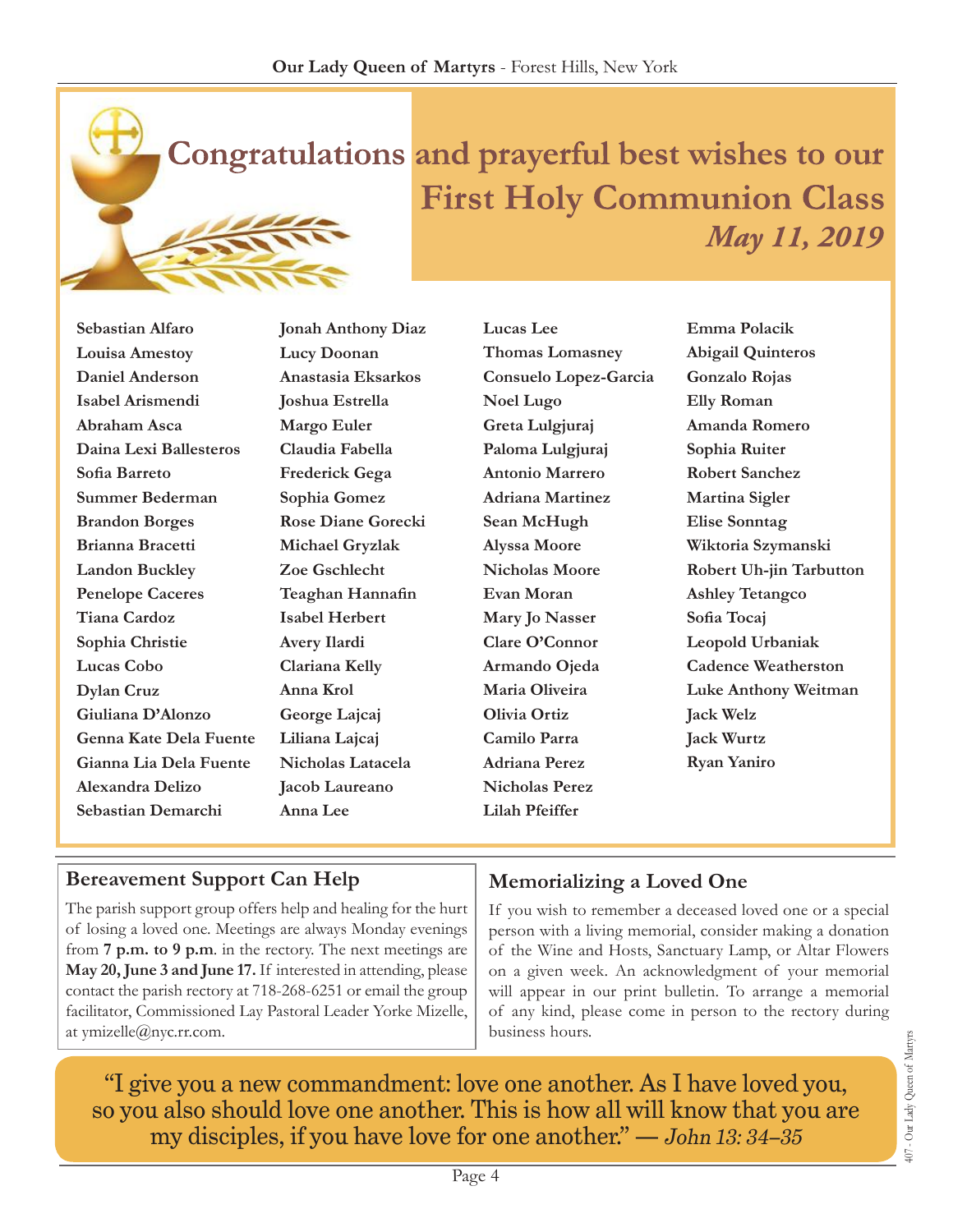# **Hail Mary! Living Rosary Sunday, May 26** *following 1 p.m. Mass*

Praying the rosary is a Catholic tradition that honors Mary by reflecting on the events of her life and the gospel stories of Jesus. Our parish enacts a Living Rosary twice a year: in May (Mary's month) and October (the month of the rosary). We organize and form a circle in front of the church on Ascan Avenue. We need 60 people; each person represents a rosary bead and leads one prayer of the rosary. All are welcome.

# **~Regina Caeli ~**

Regina Caeli (Latin for "Queen of Heaven") is a Marian hymn and devotional prayer that is performed from Holy Saturday through Pentecost Sunday. Traditionally, it replaces the more familiar Angelus during the Easter season, although today it is sung primarily in convents and monasteries in the original Latin. This month of May, pray the *Regina Caeli* as a tribute to the Blessed Virgin Mary and to our Lord's resurrection.

egina caeli laetare, Alleluia,<br>Quia quem meruisti portare.<br>Ora pro nobis Deum, Alleluia *Quia quem meruisti portare. Alleluia. Resurrexit Sicut dixit, Alleluia. Ora pro nobis Deum. Alleluia.*

*Gaude et laetare, Virgo Maria, Alleluia. Quia surrexit Dominus vere, Alleluia.*

*Oremus. Deus, qui per resurrectionem Filii tui, Domini nostri Iesu Christi, mundum laetificare dignatus es: praesta, quaesumus; ut per eius Genetricem Virginem Mariam, perpetuae capiamus gaudia vitae. Per eundem Christum Dominum nostrum. Amen.*

ueen of Heaven, rejoice, Alleluia.<br>For He whom you did merit to bee<br>Alleluia. Has risen, as he said, *For He whom you did merit to bear, Alleluia. Pray for us to God, Alleluia.* 

*Rejoice and be glad, O Virgin Mary, Alleluia. For the Lord has truly risen, Alleluia.*

*Let us pray: O God, who gave joy to the world through the resurrection of Thy Son, our Lord Jesus Christ, grant we beseech Thee, that through the intercession of the Virgin Mary, His Mother, we may obtain the joys of everlasting life. Through the same Christ our Lord. Amen.*

## **TODAY! Spring Concert May 19 at 4 p.m. Our Lady Queen of Martyrs Church**

Oratorio Society of Queens will celebrate the miracle of Mozart with his sublime "Requiem" and perform Vivaldi's "Gloria" choral from the Baroque Period.

#### **TICKETS AT THE DOOR**

\$40; \$35 seniors (age 62+) & students with ID; \$10 children (age 12 & under)



**Sacred Music Society Sweepstakes!** Please consider buying a sweepstakes ticket today. This vital fundraising activity helps us continue the special liturgies and concerts presented by the Sacred Music Society of Our Lady Queen of Martyrs. **Tickets \$50/each; winner receives \$1,000**. As usual only 100 tickets are being sold, so your winning probability is good! Stop at the church vestibule after today's Mass to purchase a ticket. Tickets will be on sale at Sunday Masses next week, too. Drawing is May 26 after 1 p.m. Mass. You don't need to be present at the drawing to win; the bulletin will announce the winner. GOOD LUCK AND THANK YOU.

#### **Weekly Collections**

| Candle Offerings<br>1st Collection            | May 12<br>1,524.00<br>10,385.00 |
|-----------------------------------------------|---------------------------------|
| 2nd Collection (Academy building maintenance) | 2,455.00                        |
| Online Parish Giving<br>Mail In               | 1,163.00<br>225.00              |
| <b>TOTAL</b>                                  | 15,752.00                       |
| Weekly Income Needs*<br>Surplus/(Deficit)     | 21,250.00<br>(5,498.00)         |

\* Amount needed weekly to meet church expenses. Figures are unaudited.

Please remember the Roman Catholic Church of Our Lady Queen of Martyrs in your will and estate planning. Contact Bishop Sanchez or Father Passenant at 718-268-6251.

#### **By Email** Rectory Office: **rectoryolqm@aol.com** Pastor's Office: pastorolqm@aol.com Administrator's Office: admn.olqm@yahoo.com Bulletin Subjects: olqmcomm@aol.com OLQM Catholic Academy info@olqmca.org Pastoral Care Office: dfport@gmail.com Religious Education Office: olqmreled@gmail.com Deacon Greg Kandra: dcngreg@gmail.com Disabilities Advocate [disabilities.olqm@gmail.com](mailto:disabilities.olqm@gmail.com)

## **Contact Us**

**By Telephone** Rectory Office: **718-268-6251 Emergency** (last rites) 718-810-9788 (*after office hours)* OLQM Catholic Academy:

718-263-2622

Religious Education Office: 718-263-0907

OLQM Charity Outreach: 718-268-6251, ext. 43

#### **Online**

www.ourladyqueenofmartyrs.org @OLQMChurch on Facebook, Twitter and Instagram OLQM Catholic Academy: www.olqmca.org